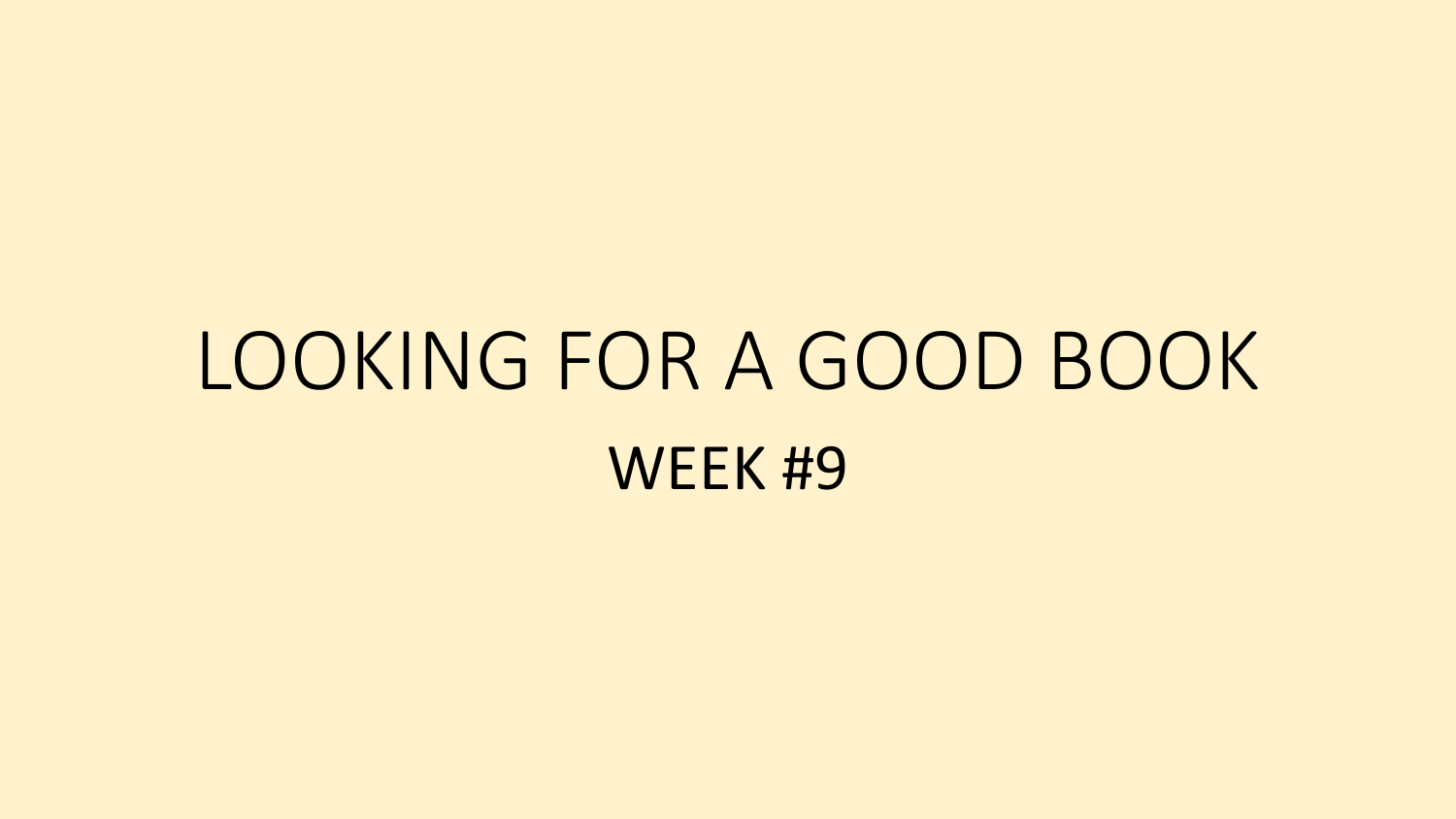### THEY WENT LEFT.



• Zofia, a teenage Holocaust survivor, travels across post-war Europe as she searches for her younger brother and seeks to rebuild her shattered life. How can she find a boy in a sea of the missing. A powerful novel. FICTION—BL 5.1 IL UG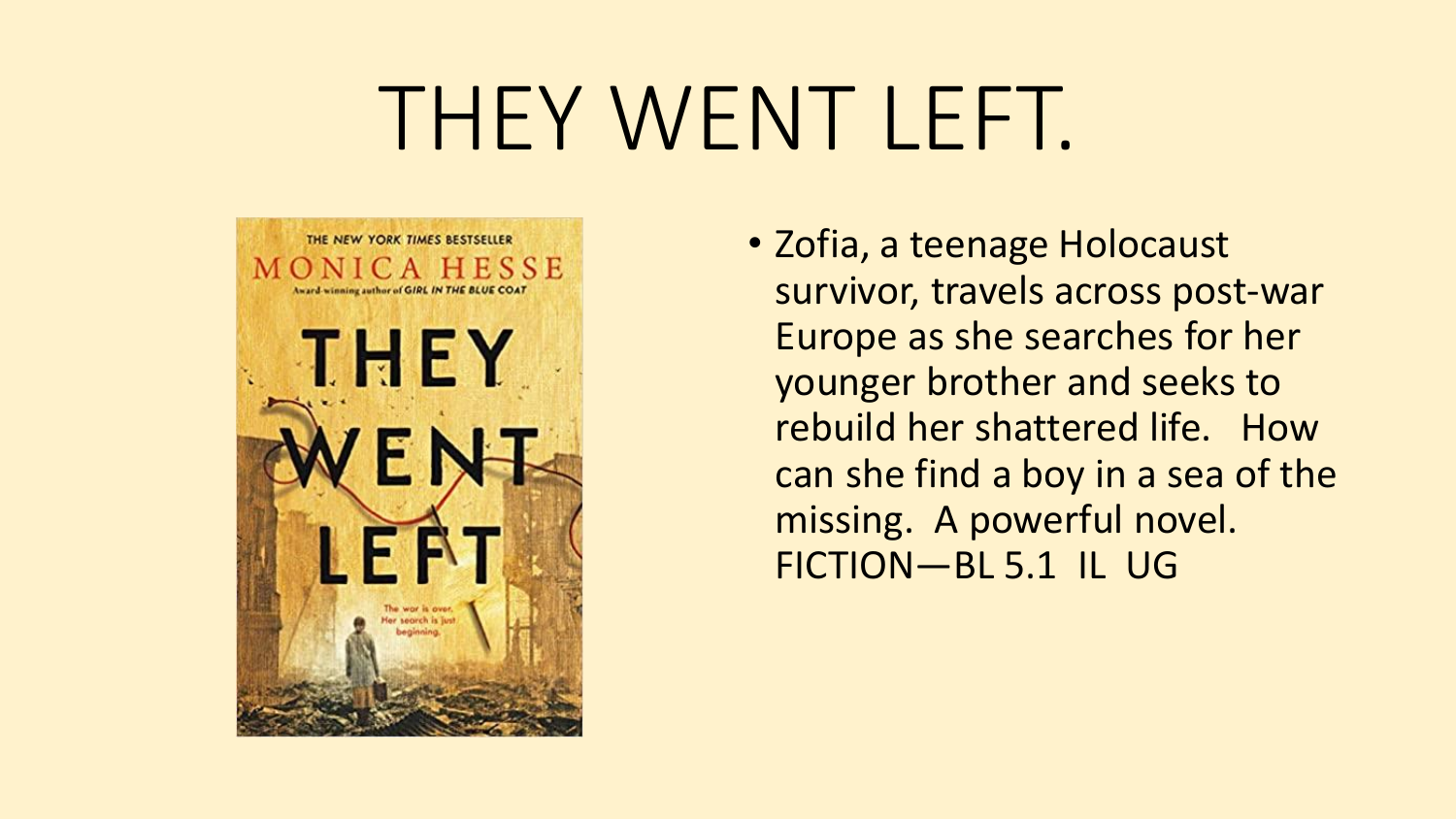### A DEATH-STRUNK YEAR

![](_page_2_Picture_1.jpeg)

• When the Spanish influenza epidemic reaches Portland, Oregon, in 1918, seventeenyear-old Cleo leaves behind the comfort of her boarding school to work for the Red Cross. FICTION BL 4.5 IL UG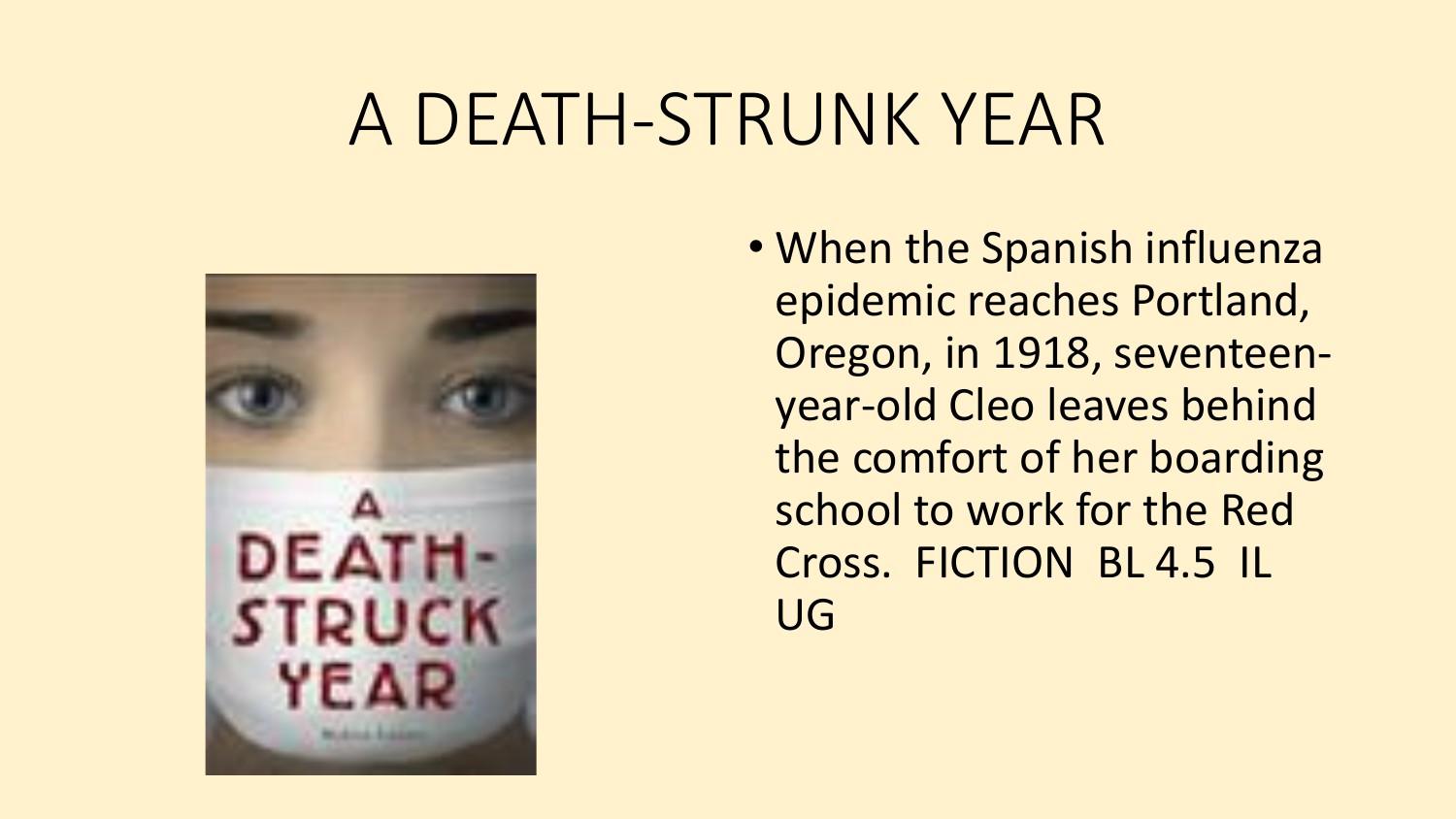### BLYTHEWOOD

![](_page_3_Picture_1.jpeg)

• After a summer locked away in a mental institution, seventeenyear-old orphan Ava Hall is sent to Blythewood, a finishing school for young ladies that is anything but ordinary.—FICTION BL 6.3 IL UG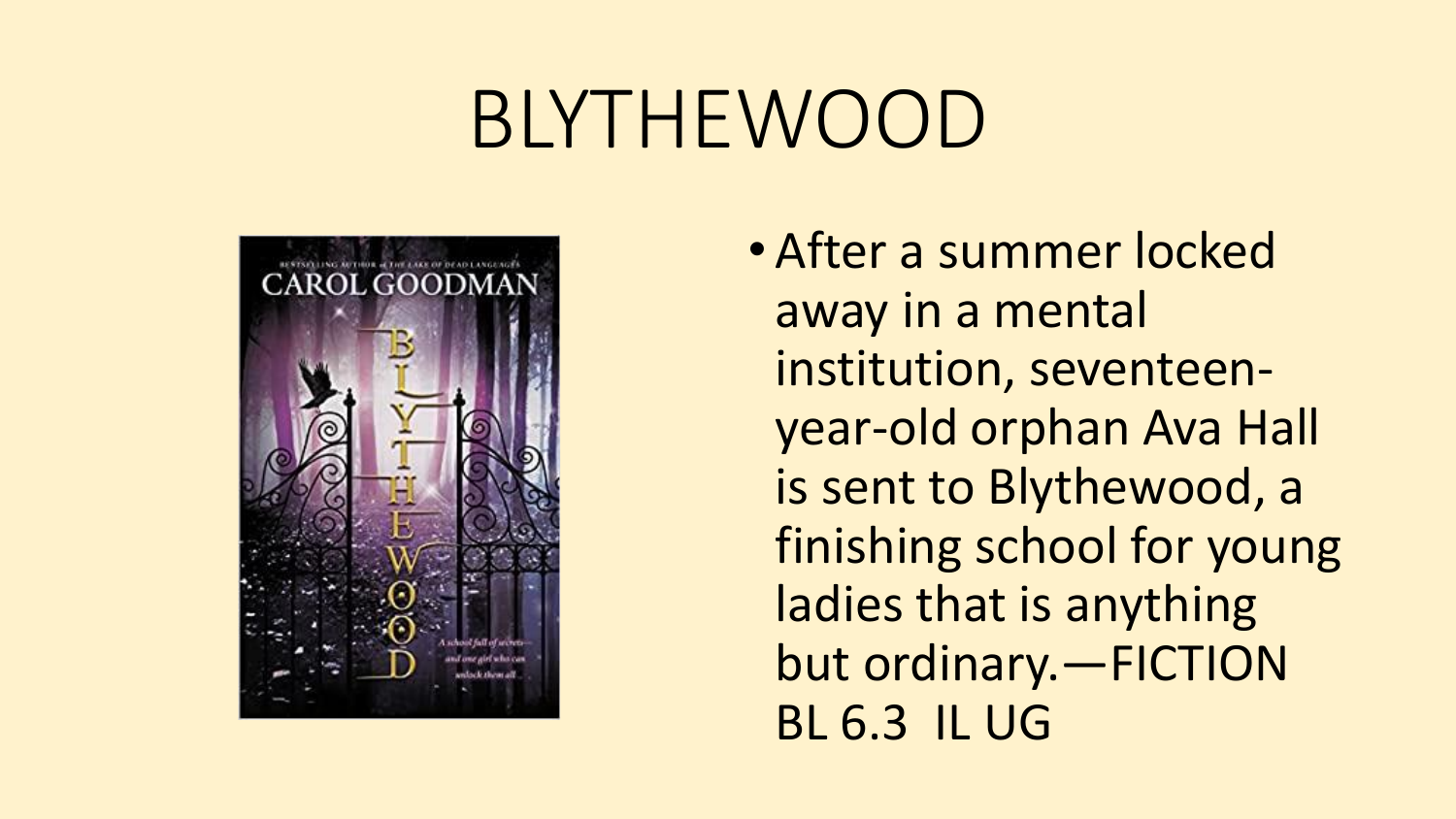#### DISTANCE BETWEEN LOST AND FOUND

![](_page_4_Picture_1.jpeg)

• Abandoned in the wake of rumors about a scandalous relationship, sophomore Hallie becomes lost in the Smoky Mountains with a former friend whom she must trust in order to reach safety.—FICTION BL 3.8 RL MG+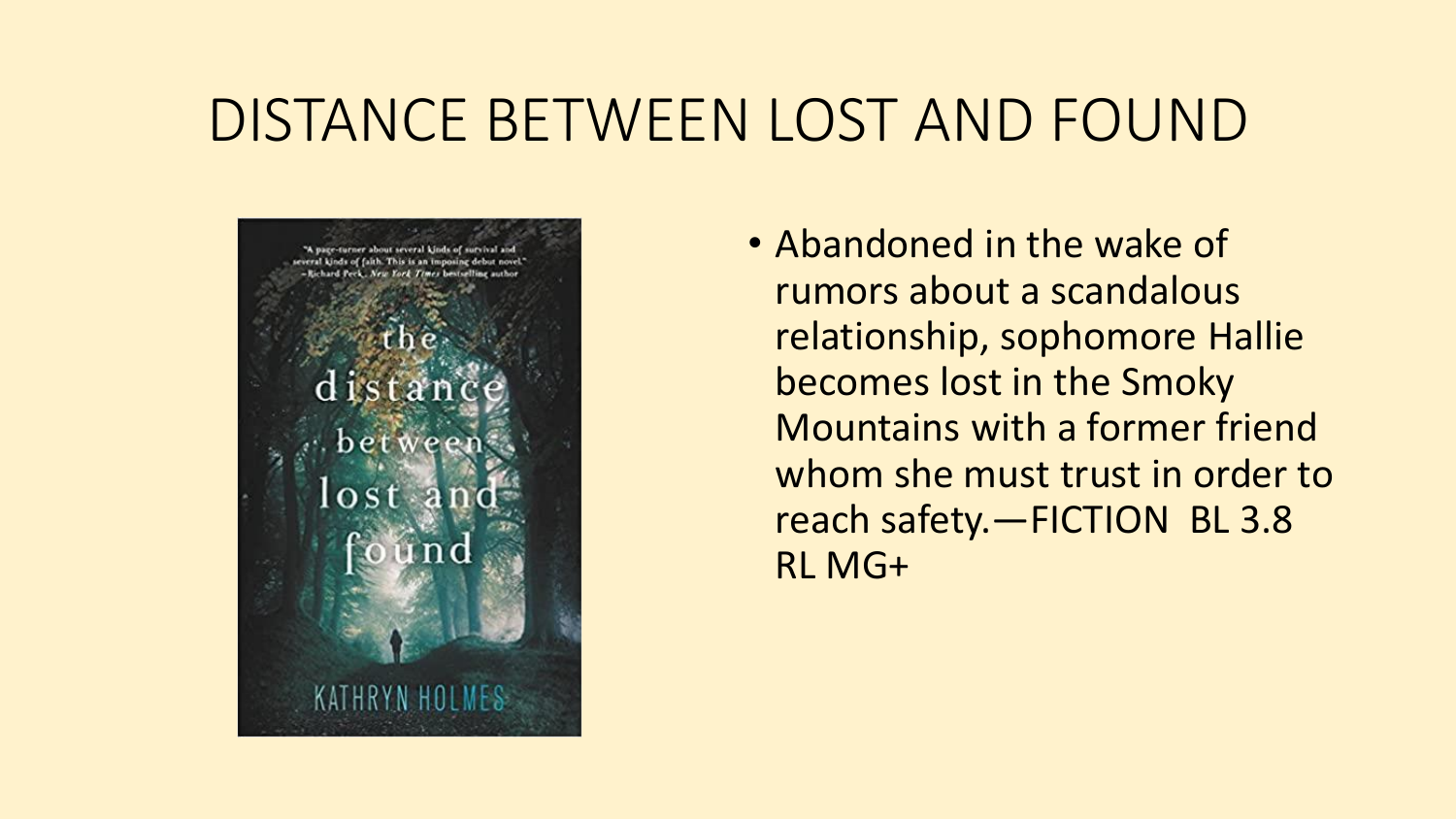## I WAS HERE

![](_page_5_Picture_1.jpeg)

• In an attempt to understand why her best friend committed suicide, eighteen-year-old Cody Reynolds retraces her dead friend's footsteps and makes some startling discoveries.— FICTION BL 4.5 IL UG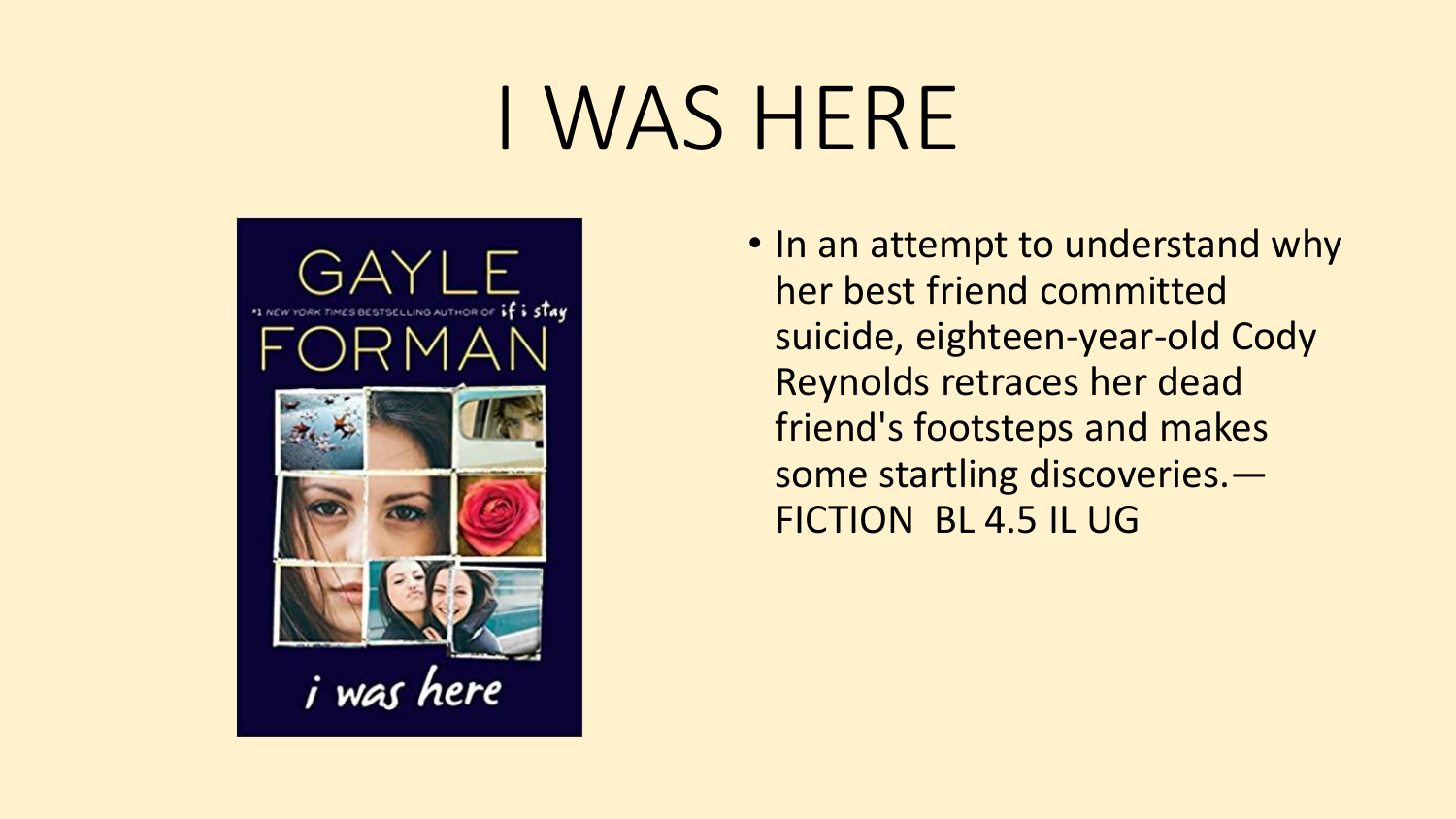#### LEAVING FISHERS

![](_page_6_Picture_1.jpeg)

• After joining her new friends in the religious group called Fishers of Men, Dorry finds herself immersed in a cult from which she must struggle to extricate herself—FICTION BL 5.2 IL UG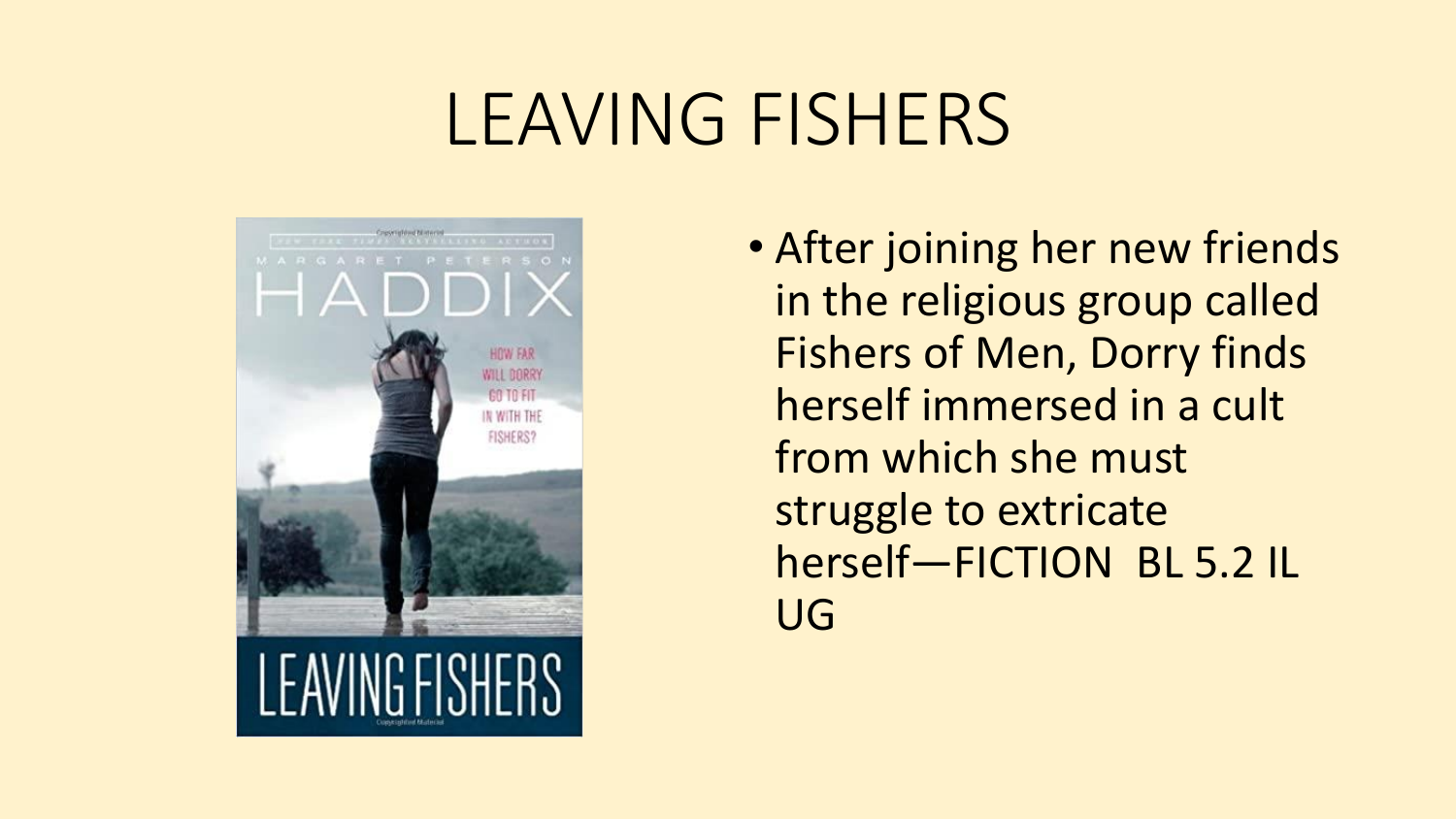## CUTTER BOY

![](_page_7_Picture_1.jpeg)

• Bullied at school and ignored at home, Travis has a secret: cutting himself with a razor blade is the only thing that lets him control the pain in his life and find some peace. When he becomes friends with Chyvonne he doesn't know how to get close to her without revealing his secret and making himself even more vulnerable. --FICTION IL 9-12.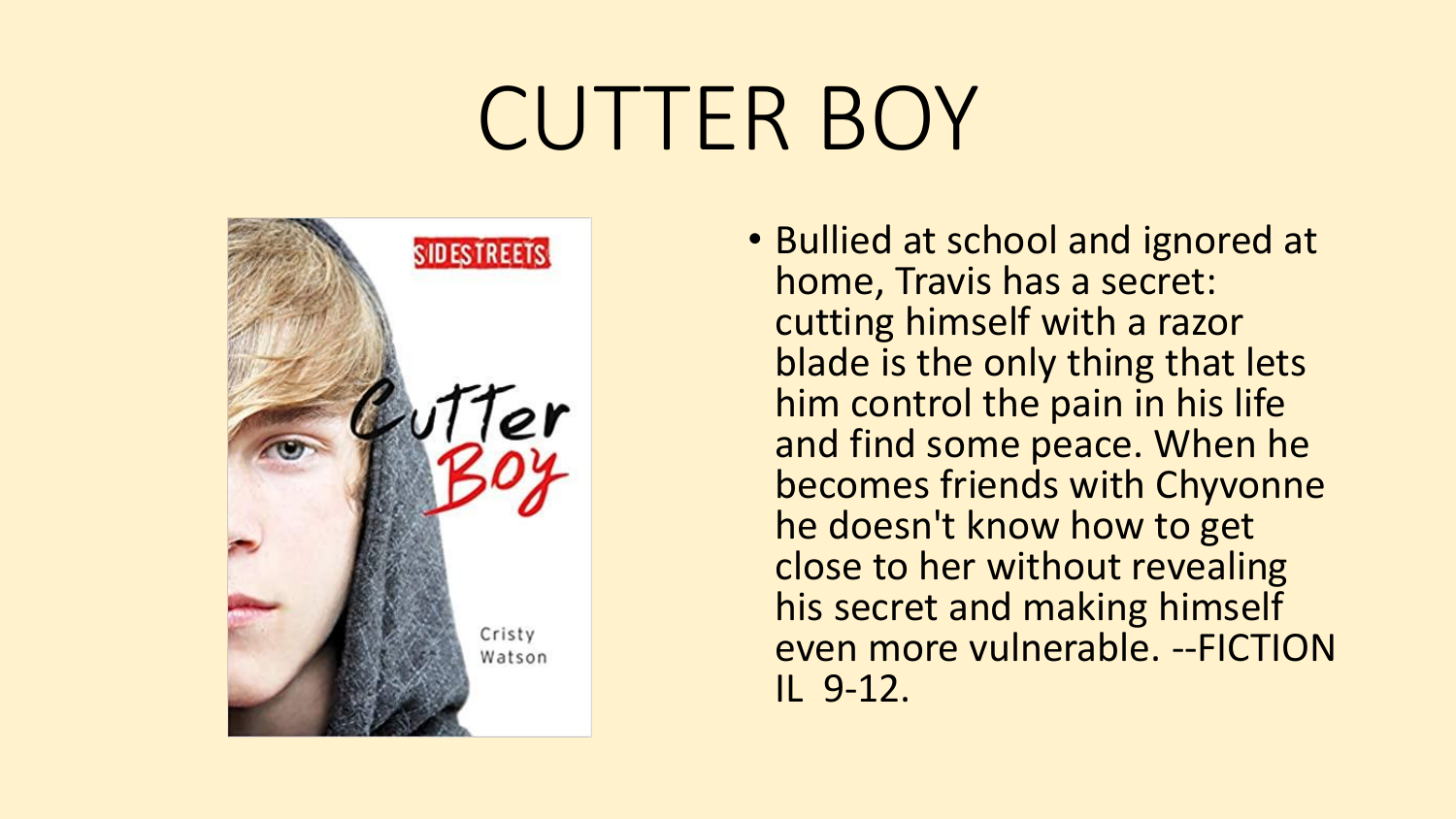# BROKEN THINGS - E BOOK.

![](_page_8_Picture_1.jpeg)

• On the fifth anniversary of Summer's murder, a seemingly insignificant discovery resurrects the mystery and pulls one-time best friends Mia and Brynn back together once again. -- FICTION BL 5.1 IL UG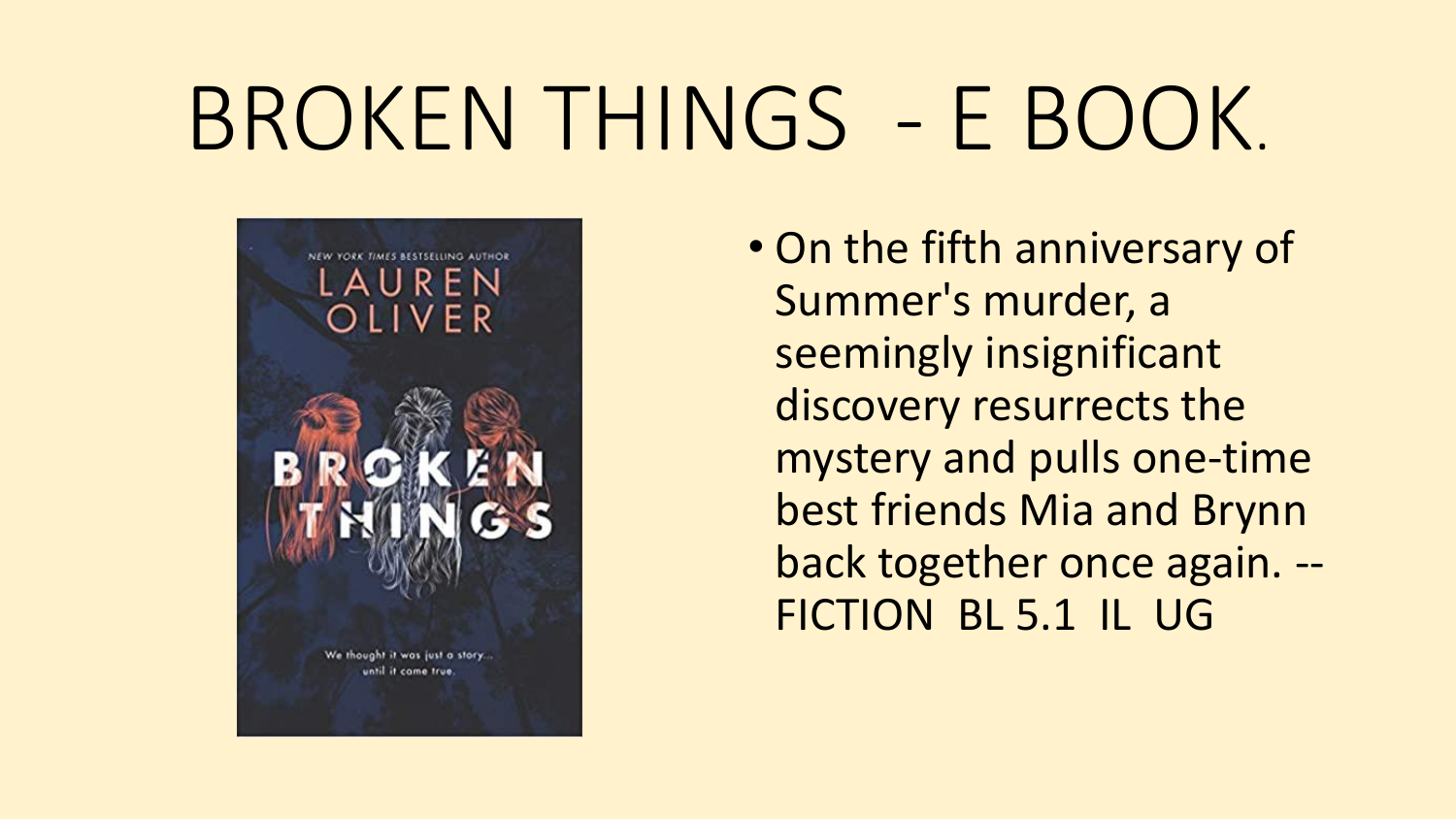# SILENCE

![](_page_9_Picture_1.jpeg)

• For eleven years, Oakley Farrell has been silent. At the age of five, she stopped talking, and no one seems to know why. Refusing to communicate beyond a few physical actions, Oakley remains in her own little world. Bullied at school, she has just one friend, Cole Benson. Cole stands by her, refusing to believe that she is not perfect the way she is. Over the years, they have developed their own version of a normal friendship. However, will it still work as they start to grow even closer? When Oakley is forced to face someone from her past, can she hold her secret in any longer?